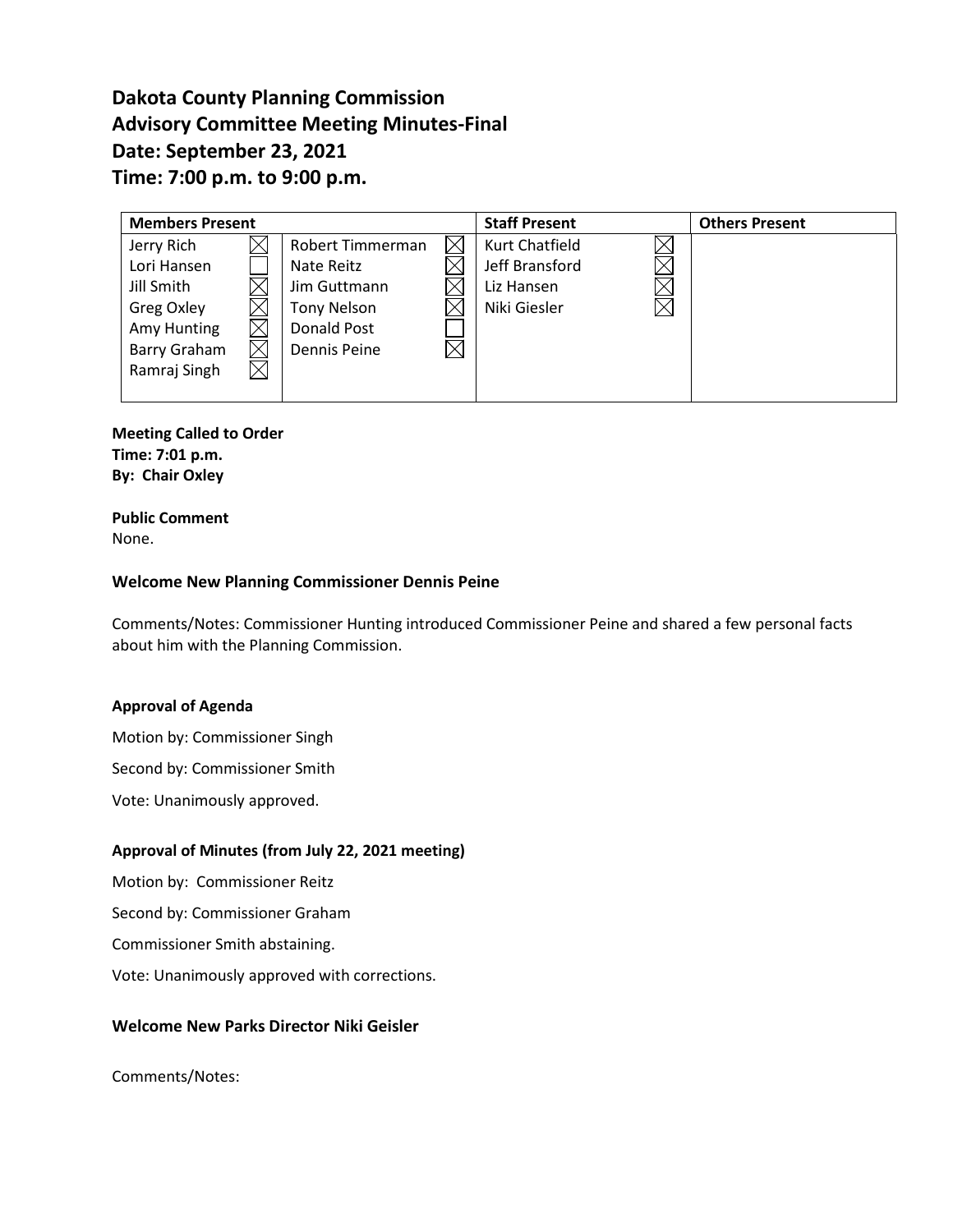Niki Geisler, the new Park's Department Director, was introduced to the committee and welcomed. Niki stated that she has previously worked at the YMCA for twenty-two years in various roles, such as Camp Counselor and Vice President of Camping.

# **Item #1: Parks Ordinance Update Action / Information**

Comments/Notes: Jeff Bransford, Sr. Project Specialist, presented this item and responded to questions. This topic was previously addressed with the Planning Commission in 2018. Tonight's discussion is the first public meeting and the start of the public comment phase. The proposed schedule is to have the ordinance updated by the beginning of next year. Jeff presented seven items that need to be addressed by the ordinance update, including; Hammocking, Foraging, Electric Vehicle Use, Drones/Unmanned Aircraft, Amplified Noise, Commercial Uses, and Metal Detecting.

# **Questions and comments by Commissioners along with responses from staff (italics):**

A question was raised as to whether the Parks Ordinance be updated in its current form or re-written? *Staff responded that our intention is to re-write the Parks Ordinance.*

Are you going to be checking with school districts? *Staff responded that several school districts would be engaged, and staff would contact and coordinate with those who work in schools.*

With respect to park programming, a commissioner stressed that Community Education should not be forgotten in this conversation. Dakota County should be careful not to duplicate what the school districts are already doing. It may be helpful to coordinate with Community Education Directors so that the school districts and parks programming is co-marketed and coordinated efficiently.

Planning Commissioners discussed the need to have the ordinance be easy to use by the public yet also enforceable. It may be necessary to have different documents and media to accomplish these two tasks. *Staff acknowledged the need to make it easy to use by the public but also clear and practical for enforcement by Sheriff's deputies and the County Attorney's Office.*

In a discussion of stakeholders that may be engaged in the update, it was suggested that the Dakota County Gun Club might appreciate being involved in this process. *Staff added the Dakota County Gun Club to the working stakeholder engagement list.*

# **Ordinance Topic: Hammocking**

The Planning Commission discussed the practice of hammocking in parks. Some of the concerns that were discussed included:

- Liability if the hammocks are placed too high
- Potential tree damage if hammock straps are too narrow
- The potential to use hammocks for overnight camping in non-designated camping areas
- Whether Dakota County should have designated hammocking areas or hammocking post structures

In their discussion, Planning Commission members generally wanted to accommodate hammocking and also expressed a desire to limit overly restrictive requirements that would deter people from enjoying Dakota County Parks. There was some debate about whether to put restrictions in place in advance or to hold off on restrictions until a problem developed. There was general agreement that enforcement actions if needed,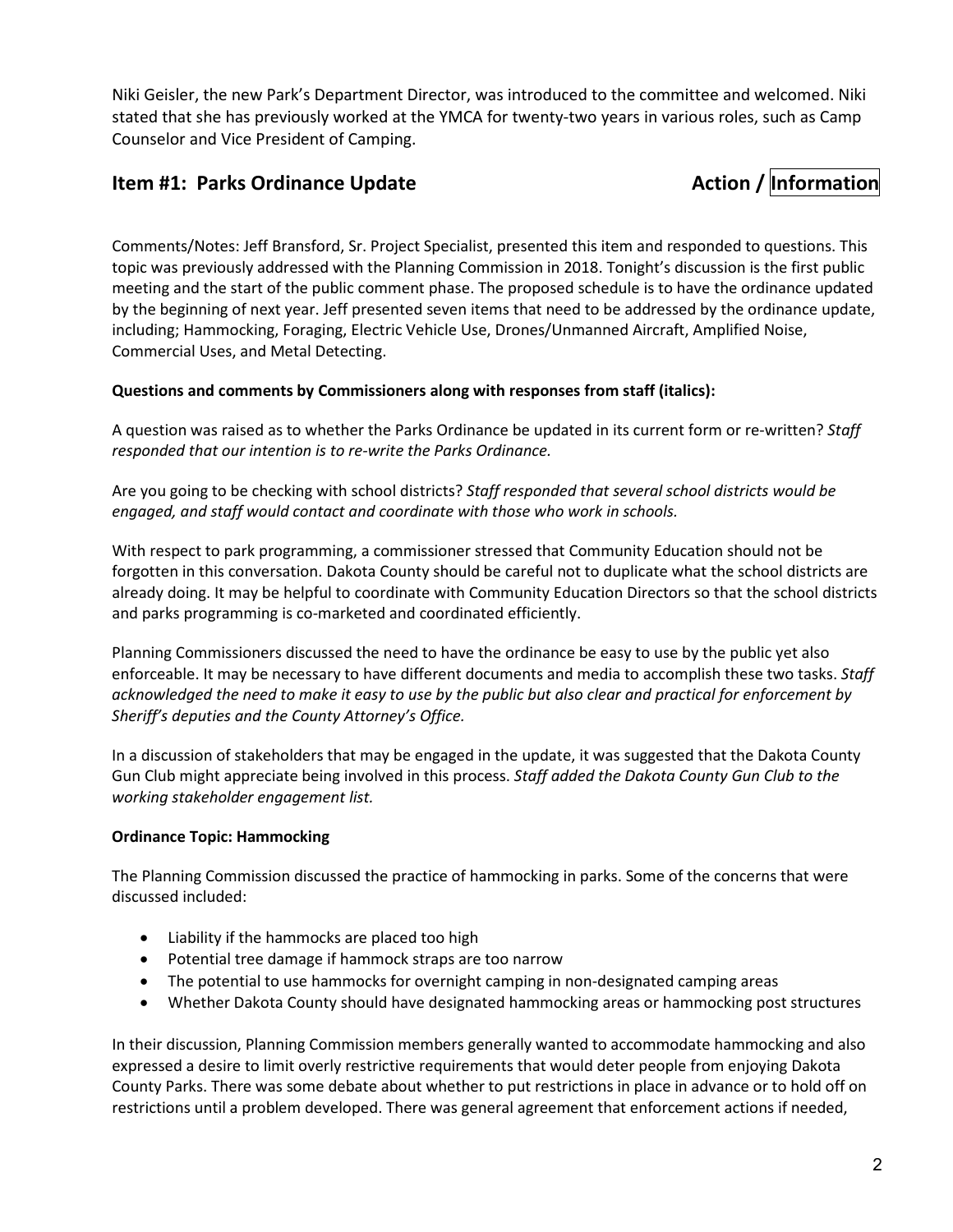should be appropriate for the circumstances and not be overly harsh as to prevent people from returning to enjoy Dakota County Parks.

# **Ordinance Topic: Foraging**

The Planning Commission debated the practice of foraging. There was an acknowledgment that foraging is important for many cultures, including Native American cultural practices, and can be accommodated in Dakota County Parks. There seemed to be general agreement that foraging is an acceptable practice, provided it does not damage native plants and animals. There were a few examples of excessive foraging discussed, such as commercial harvesting of watercress from trout streams.

Planning Commission members were somewhat divided on the extent to which foraging should be regulated. Some of the comments that were made included:

- Allow people to forage if they have taken a class or can demonstrate that they are able to forage responsibly
- Apply foraging regulations uniformly as opposed to allowing foraging by some groups and not other groups
- Consider limiting foraging quantity by allowing people to consume plants/berries on-site but not remove them from the park
- Do not overly regulate foraging unless a problem develops and then respond
- Place restrictions in place now because some damage caused by foraging may not be reversable

# **Ordinance Topic: Electric Vehicle Use**

There was general discussion about the incompatibility of high-speed electric vehicles in natural park settings, but that they may be more appropriate on some greenways. Planning Commissioners discussed whether it was the electric motor that is the problem or just the speed that someone is traveling/pedaling.

Planning Commissioners discussed the need to make ADA accommodations and to address the speed that vehicles can travel. ADA electric vehicles may also need to be accommodated on soft-surface trails.

Comments were made that some electric bike/vehicle use is imperceptibly different from traditional bicycling.

A request was made to evaluate what other jurisdictions around the country are doing and to include law enforcement's perspective on this topic.

# **Ordinance Topic: Drones/Unmanned Aircraft**

The Planning Commission discussed whether drones are appropriate in a natural resource-based park system. This was a topic of debate of balance. A variety of comments were made:

- Recreational drone flying is not necessarily compatible with the mission/vision for the parks system and may disturb wildlife
- Drones may disturb or endanger other visitors
- One benefit of drones is that they are used by photographers who take natural pictures in parks
- Drones are sometimes used during family reunions to photograph large groups
- Some drones are small and quiet and do not disturb others
- Drones can be used to spy on others, and this may be an invasion of an individual or group's privacy
- If there is not a problem today, do we need to create unnecessary regulations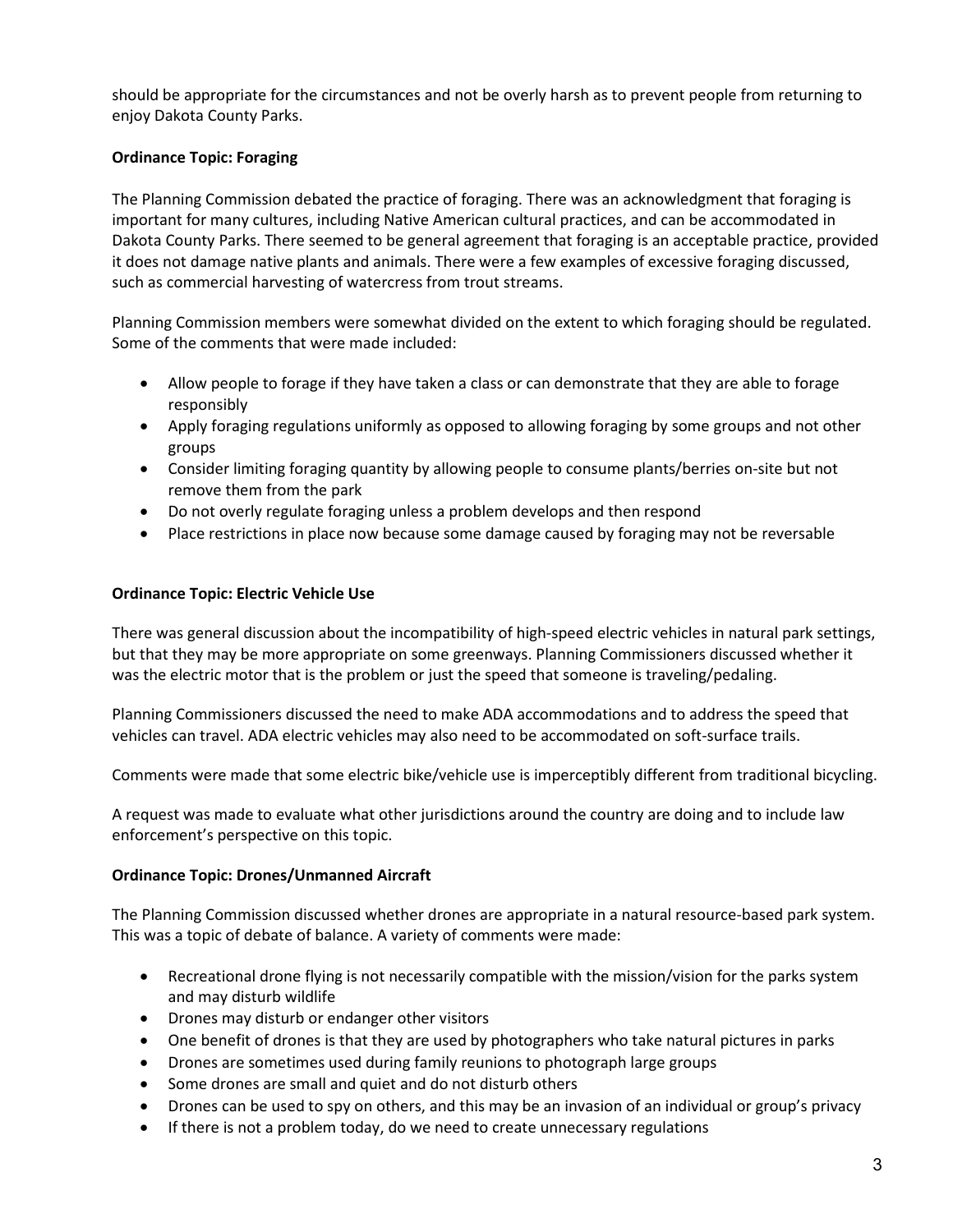• Need to make sure that people are able to have fun in Dakota County parks

# **Ordinance Topic: Commercial Uses**

There was general discussion that commercial uses can enhance visitor experiences by providing food, recreational equipment and enhance large events. Several comments were made:

- Food vendors need to be responsible to prevent packaging waste and garbage in the park
- Some commercial uses such as photography may not need a permit if they are low-key activities that do not bother other people
- Permits should be easy to get
- Uses that bother other visitors should be limited, regulated

# **Ordinance Topic: Metal Detecting**

Planning Commissioners thought this use might be appropriate on beaches, in the water, or on trails. Digging should be limited in the rest of the park. Archeological sites need to be protected, and no digging should be permitted in these areas.

# **Ordinance Topic: Amplified Noise**

Planning Commissioners again discussed the need to allow people to enjoy themselves without disturbing others. Law enforcement agencies need to be able to have the ability to measure decibel levels to enforce excessive noise.

# **Ordinance Discussion: Other Topics**

The County Parks Ordinance needs to have a way to manage homelessness, and County Social Services need to be involved.

Several comments were made not to overly regulate activities in Dakota County parks, and that parks need to be enjoyable places for people to visit. A number of Planning Commissioners recommended that we do not add too many regulations to the ordinance and adapt it to add more if needed.

A suggestion was made to make sure that we are engaging current park visitors about potential changes to the ordinance to get their feedback. Dakota County needs to have enough amenities and opportunities for people to come and use the parks.

The Parks Ordinance should be written in a way that it does not duplicate existing city ordinances or existing state law. It does not need to be redundant.

A commissioner asked if the Park Ordinance applies to privately owned land within the park? *Staff responded that the Park Ordinance doesn't apply to private property and only applies to publicly-owned property.*

# **Planning Manager Update and County Board Actions**

- Authorized agreement with City of Apple Valley for multiple trail design and construction projects along the North Creek Greenway
- Authorized agreement with DNR and MN Zoo for Bison Herd at Spring Lake Park Reserve
- Authorized agreement with City of Burnsville for Lake Marion Greenway design study